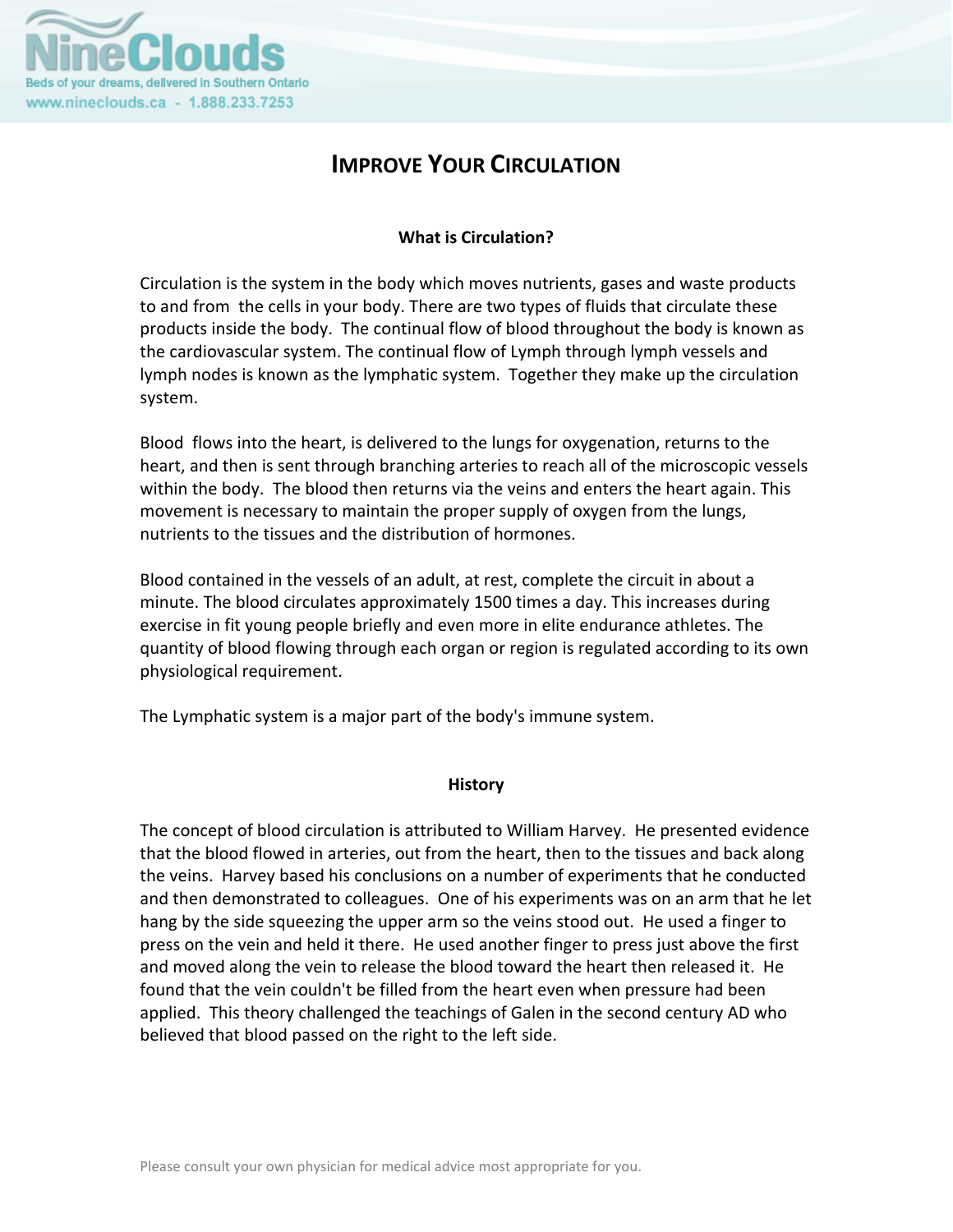

# **Circulation**

About 15% of the resting blood flow and circulation supply the brain. This flow is vital to brain functions. The brain cannot withstand more than a few seconds of interruption of flow without loss of consciousness. Longer interruption can cause irreversible damage.

Brain blood flow is constant, although regional changes occur in response to changes in neuronal activity. As an example, shining a light in the eye will result in an increase in blood flow to the region of the brain that cares for vision.

Due to gravity, blood pressure in the brain is lower than anywhere else. The brain blood flow is determined by the diameter of blood vessels which in turn are controlled by a system of nerves. During exercise, muscles produce several chemicals which are end products of its metabolic activity. This activity dilates vessels and regulates blood flow so it is appropriate for the level of activity for the individual.

The coronary arteries supply blood to the heart muscle. The heart removes nearly all the oxygen from the coronary blood at rest. The nerves supplying the coronary vessels do not dilate these vessels during work (exercise) but provide more oxygen to the heart by increasing the circulation through the vessel. If there is blockage in the coronary artery, there is coronary insufficiency and heart pain occurs.

Blood flow to the skin controls temperature regulation. If your body temperature rises, skin vessels dilate to increase skin blood flow and circulation increasing skin temperature and facilitating cooling. Skin blood flow is controlled by nerves and direct local temperature effects. During very cold conditions blood flow to the entire skin is almost completely cut off. During extreme heat, flow may increase to the extent that most of the output of the heart flows to the skin to helps cool the body.

If your circulation is poor, your body could experience all sorts of pain and discomfort as time progresses. Thankfully there are many things you can do to try and help ease this suffering. Circulation problems and disorders are common in middle‐aged people and older, but they can happen to anyone. Here are some of the issues that may happen as a result of poor circulation:

Hypertension is caused by cholesterol and plaque deposits along the walls of your arteries which make them harden. Blood has to exert extra force against the walls of blood vessels which will cause your blood pressure to rise.

Varicose veins are the result of poor circulation. These veins develop because of elasticity loss within the walls of the veins. Circulation problems may happen because of having a bad diet, lack of exercise and high stress.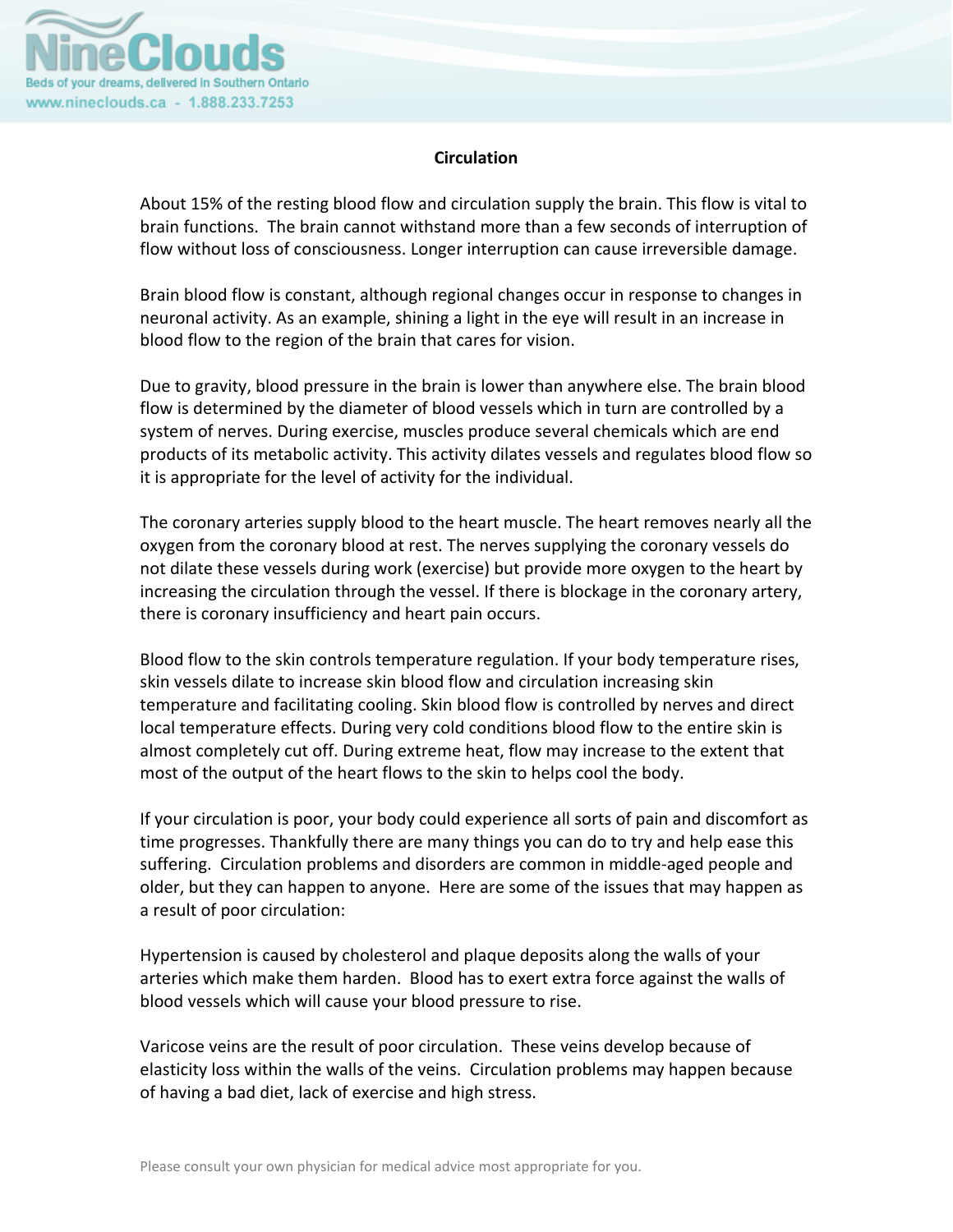

Arteries can harden as a result of the narrowing of the blood vessels. Those who smoke can also have an inflammation of the veins in the lower portion of their body. Over time this causes cracks and bleeding to occur within the circulatory system, especially in the stressful areas around the heart, in the bends of arteries and in the neck and legs.

A breakdown of the cells that make up the lining of veins and arteries can cause heart disease. As the damage occurs, your liver begins to mass‐produce cholesterol to stop up the holes. If the body doesn't receive the nutrients necessary to repair the damage, the blockage continually gets bigger and will eventually cause a heart attack

#### **Symptoms**

Here is a list of symptoms associated with poor blood circulation.

Tingling, burning and numbness in the feet or hands. This could also show symptoms by no feeling at all in the feet or hands.

- $\checkmark$  Low energy
- $\checkmark$  Irregular heart beats
- $\checkmark$  Shortness of breath
- $\checkmark$  Memory problems
- $\checkmark$  Lack of stamina or ability to complete a task

# **Effects of Poor Blood Circulation**

**Poor blood circulation** is one of many disorders experienced by an ever‐increasing number of citizens. Poor blood circulation can contribute to the following:

- $\checkmark$  Arthritis
- $\checkmark$  High LDL cholesterol
- $\checkmark$  Diabetes
- $\checkmark$  High blood pressure
- $\checkmark$  Chest pain
- $\checkmark$  Heart Disease
- $\checkmark$  Relief

When circulation problems occur, arthritis, back pain, hernia, heartburn and insomnia symptoms may increase. There are a number of things that you can do to help your circulation difficulties. Poor or bad circulation does not have to ruin your life.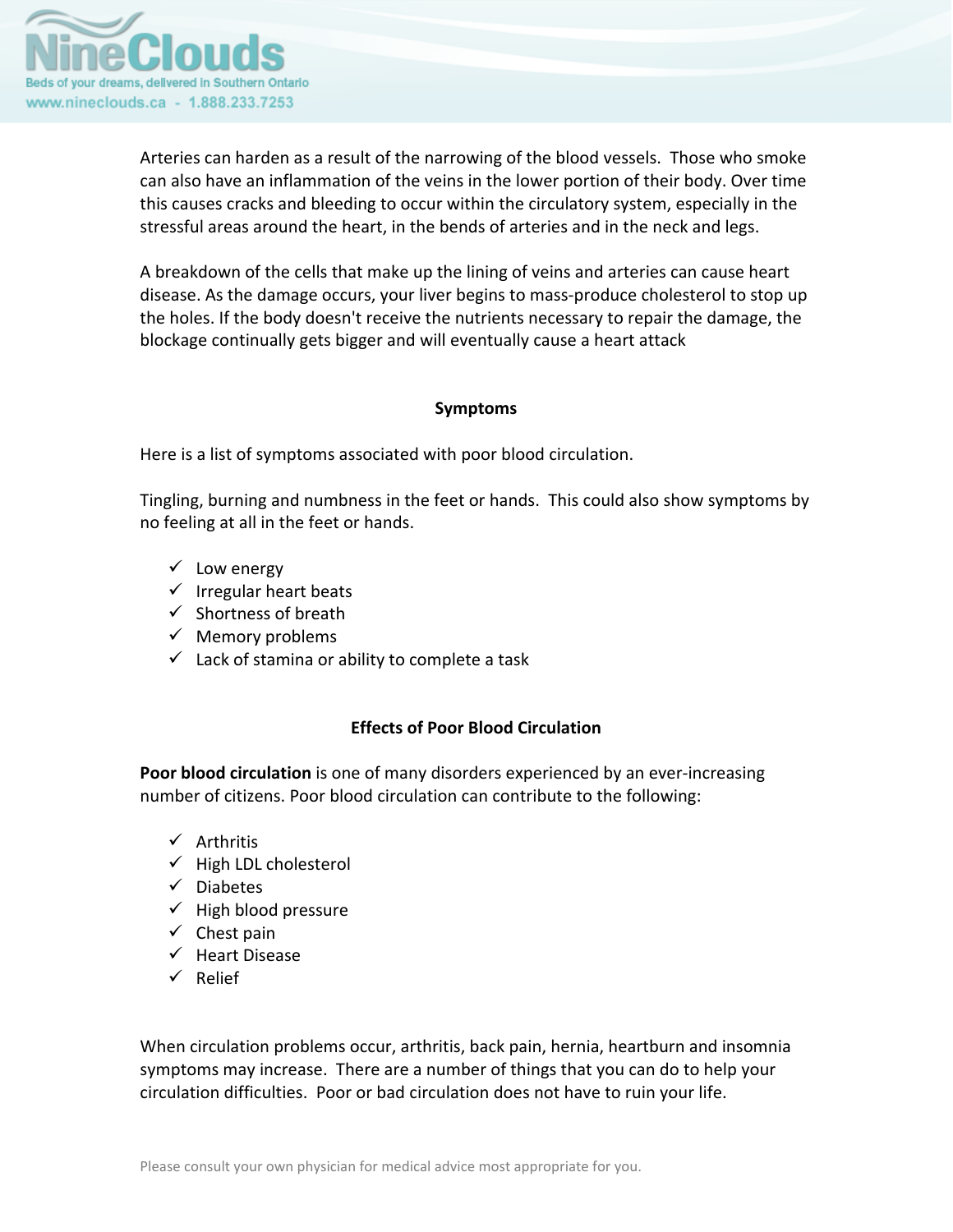

# **Hot and Cold Treatments**

Hot showers and cold showers can also improve your circulation. Its something that you can do fairly easily and do every day, concentrating on the area that is causing you the most issues or pain. A hot shower allows the blood to rush to that area and circulate. After that, run the cold water on the same area. This will send the blood circulating into the body. It may give you a sensation when your blood flushes out your skin. Your circulation may improve just by this simple action. You can repeat the hot and cold water as often as you like but build up to extremely hot or extremely cold water over a few weeks so it's not painful or a shock to your system. Hot and cold water therapy can really help improve your circulation and over time you can see a great deal of improvement in your pain.

#### **Mattress**

Your mattress may also be a contribute to poor circulation. Flat lifeless beds can cause pressure points cause pain to certain areas of your body. You may need to continually move during the night to stay comfortable.

There are number of beds to choose from such as adjustable, and memory foam mattresses. There are even some beds that can treat burn victims. Buying a new mattress may help assist you. Some conditions such as hypertension, circulation problems, ulcers, or congestive heart failure, can be relieved to some degree.

People with asthma, acid reflux disorder, heart failure, or chronic lung disease need to elevate the head of the bed. It is best to ask your physician what will be best for your specific situation. Sleeping surfaces may make a difference in people with sleep disorders, such as sleep apnea, snoring, or insomnia because they are very sensitive to distractions.

Heat and massage are some of the possibilities when it comes to new mattress. Some mattress give relief from symptoms of low back pain, poor local blood circulation of the legs, edema or swelling of the legs, minor pains caused by muscular fatigue, nighttime heartburn, and tension. Anytime you add heat or vibration to your your body, it does affect circulation.

Some people love to have a hard mattress and can be comfortable anywhere, like in a chair or on the floor. Most times, after laying on these types of surfaces, you awake feeling beat up and battered. There is no truth to harder mattresses are better. Sometimes you need added support and relief from pressures. Firm rather than soft is generally better for people with disc pathology or arthritis. A standard mattress will provide the best sleep for you. People with cervical arthritis should avoid using a lot of pillows.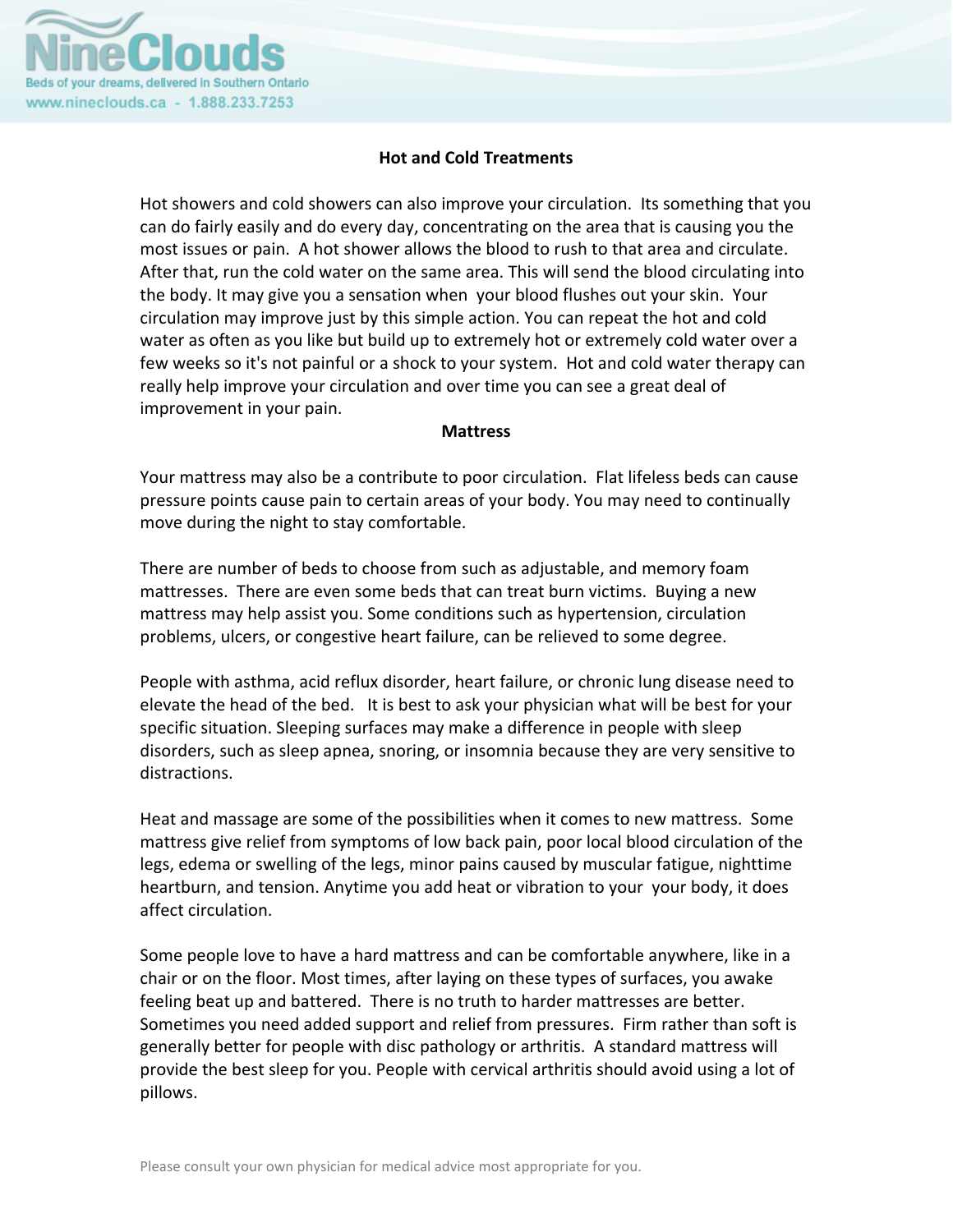

Memory foam mattresses are the best for anyone with back pain or osteoarthritis. Memory foam remembers the contours of your body and the foam itself is made of heat and pressure sensitive material that will respond to your body temperature. Memory foam mattress conforms to your body with almost perfect pressure, weight distribution, and support creating a weightless sleep.

There are a number of manufacturers that make memory foam mattresses or top conventional mattresses with a layer of it which helps the mattresses price drop.

Air mattresses absorb rather than resist pressure to provide a sleeping surface that accepts your body contours and distributes the pressure evenly. Sleep Number beds enable two people to adjust firmness on their side of the bed. Sleeping on air does offer great support. If you can adjust the firmness in your mattress, you can get a great night's sleep.

When you decide to purchase a new mattress, try as many mattresses as possible. Take your favorite pillow with you. Allow yourself to spend time lying on the mattress. Wear comfortable cloths, take your shoes off, and ask the sales people to give you some time. Take your bed partner, it's best to do this together. This will help you determine how your body feels. Is the mattress comfortable? Does your body heat leave or is it elevated? Does give you support, but needs a bit of cushioning? You may want to add a mattress foam topper, feather bed to the mattress, or you may want to try a mattress with a memory foam topper.

A mattress is the right choice when it feels right to you, and you alone. Every person has their own preference.

#### **Herbs**

Cayenne Pepper can be a great way to address a circulation problem. Cayenne is of the species Capsicum, which has been used as a stimulant, digestive, and antiseptic medicine throughout time. Cayenne can be used externally for people with poor circulation. Capsicum based creams and oils can be rubbed onto the skin to help with circulation. Be sure to avoid getting the herb in your eyes or any of sensitive area of your body.

If taken internally, cayenne can stimulate the heart. It can regulate the blood flow and help to strengthen your arteries. If you take a cayenne tincture, you will get your blood pumping and strengthen your heart and circulation. Research also shows that hot herbs such as cayenne can increase your metabolic rate as much as 25 percent which can also assist you with weight loss.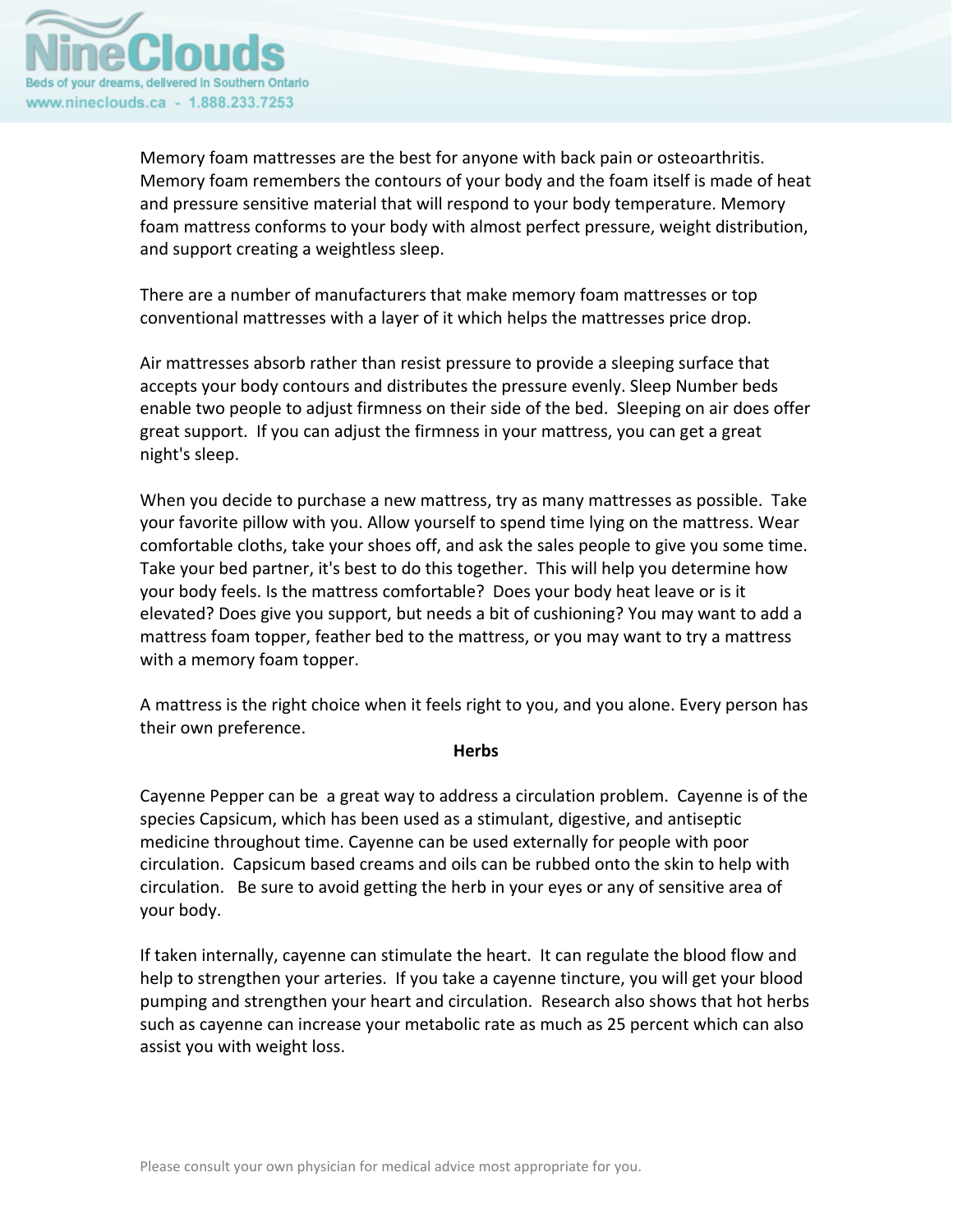

Ginkgo Biloba is a circulation booster. It is widely known for the ability to improve memory. It improves memory by increasing blood flow through the brain. Similar to cayenne, Ginkgo Biloba improves blood flow and strengthens blood vessels. Gingko Biloba is also anti‐inflammatory herb. It relaxes the lungs, improves blood circulation to the heart and lessens demand for oxygen. This helps to reduce shortness of breath which is helpful with asthma symptoms. Ginkgo Biloba can be used to treat poor circulation, thrombosis, varicose veins, cramp, and any spontaneous bruising that you may have.

A regular intake of Garlic may lower the cholesterol levels in your blood. Garlic is thought to help cleanse your blood. Garlic may also help reduce high blood pressure.

Ginger stimulates all tissues of the body. It is great for poor circulation problems. Ginger, Garlic, Ginkgo Biloba and Cayenne in a tincture can be easily and quickly absorbed by the body.

Onions can increase blood circulation. Onions are a close relative to Garlic. An onion can also relax muscles. Some people eat an onion daily if they are in the risk category for heart disease and circulation problems.

# **Acupuncture**

According to acupuncturists, poor circulation usually results from an energy blockage related to the heart meridian, so treatment would concentrate on this meridian. A course of six to eight sessions of acupuncture are recommended to improve circulation in the affected area.

# **Homeopathy**

There are many common homeopathy remedies for poor circulation

# **Hamamelis**

For Varicose veins which appear during pregnancy Pulsatilla is recommended.

For Arteriosclerosis in an elderly person also suffering from high blood pressure Baryta carb is recommended.